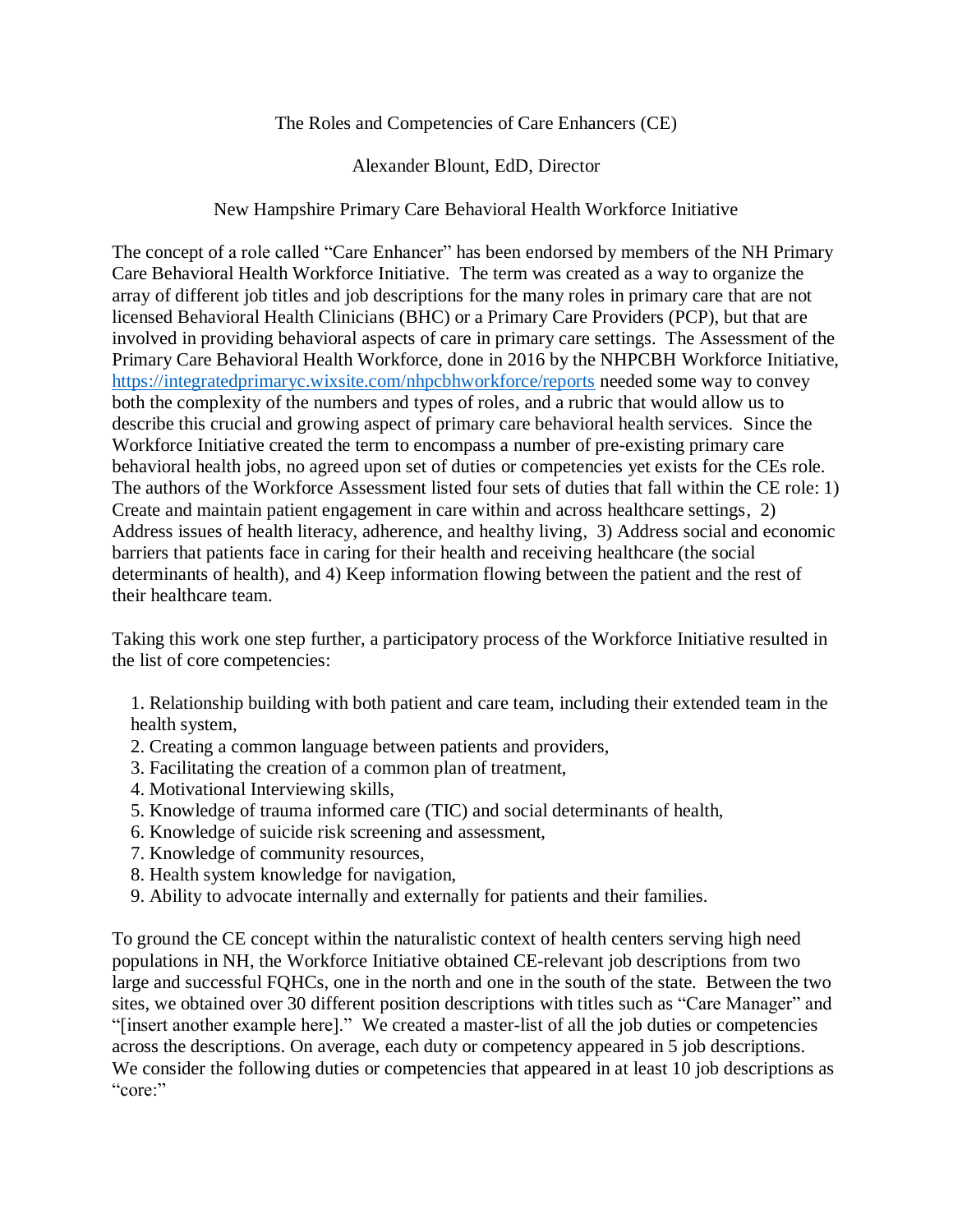- 1. Enters intake info into EMR templates
- 2. Contacts patients for scheduling
- 3. Coordinates inter-agency services
- 4. Stays current with community resources
- 5. Care coordination, facilitates communication among patients, referrals, and providers
- 6. Attends behavioral health primary care staff meetings
- 7. Serves as patient advocate
- 8. Participates in quality improvement programs
- 9. Insures services meets state and federal agency requirements
- 10. Documents services and progress in the EMR
- 11. Identifies patients' psychosocial barriers
- 12. Monitors patients' and team's goals for patients
- 13. Assists patients in navigating community resources
- 14. Provides health behavioral teaching
- 15. Conducts needs assessments of individuals and the community
- 16. Creates and tracks the progress of the care plan
- 17. Keeps current by attending workshops and seminars
- 18. Provides direct services to patients
- 19. Offers family interventions
- 20. Makes referrals
- 21. Patient teaching about their illness and treatment
- 22. Works in ways informed by sensitivity to culture and diversity

Other than interacting with the EMR, none of these core duties would be classified as "medical" – they are almost entirely behavioral in nature. Only two duties that would require medical training, such as injections, nebulizer treatments, dressings, and sutures, appeared in a job description. Clearly, competencies centered on effective relating and communicating with team members, patients and the community predominate CE role expectations.

In the future, this trend is likely to continue or accelerate. In a growing number of settings, the duties of CEs, formerly thought of as mostly medical, such as Medical Assistants, are being expanded to involve much more complex responsibilities in the care of each patient. The concept of the "teamlet" was developed by Bodenheimer (2007). His model has the Medical Assistant, in addition to taking vitals and asking about the presenting complaint, preparing the patient to meet with the doctor (what questions to ask, what information the doctor may want), being the scribe in the visit so the doctor does not need to enter information into the EMR, and working with the patient after the visit to be sure s/he understood the information offered in the visit and to support motivation for the patient to adhere to the suggested treatment. The increasingly popular "APEX" model involves Medical Assistants covering their own panel of patients, made up of a portion of the panel that belongs to the physician on whose team they work. In this model, there are 2.5 to 3 MAs working with each doctor. The MAs meet "their" patients in the waiting room. Their duties include:

• Eliciting a comprehensive patient agenda.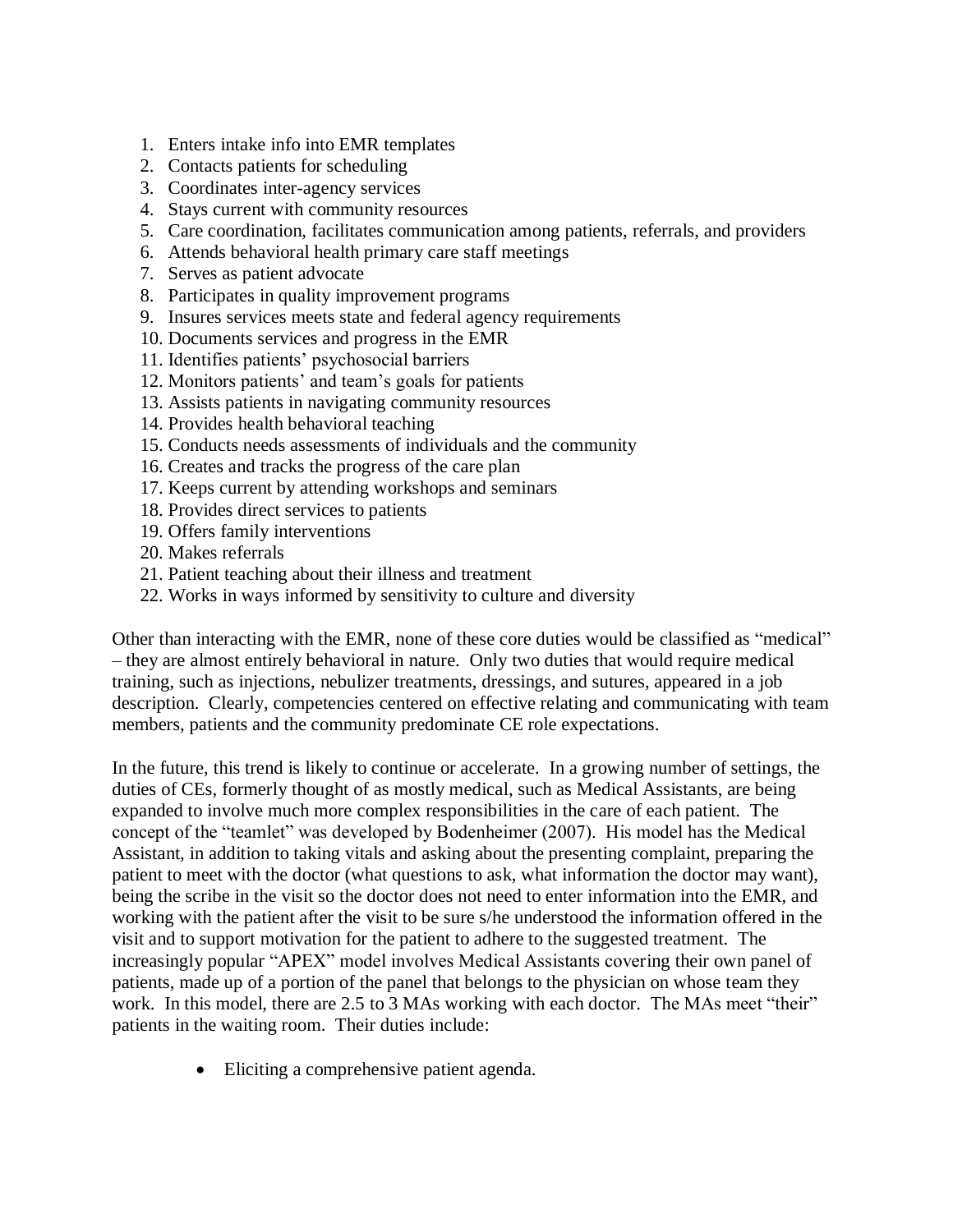- Collecting or updating elements of the patient's past medical, surgical, social and family history in the EHR.
- Conducting detailed medication reconciliation . . .
- Using templates to document the history of the illness or complaint that was the reason for the visit (History of Present Illness) and asking standard questions covering other aspects of the patient's health (Review of Systems).
- Using protocols, initiate certain clinical tasks such as rapid strep or urinalysis.
- Reviewing preventive care gaps such as screenings or immunizations and either arranging for them or marking the gaps for the physician's review. (paraphrased from Lyon, English & Smith, 2018, pp. 7-8)

In another model in practice at Union Square Health Center of Somerville, MA and other health centers of the Cambridge Alliance Health System, the entire team has enhanced behavioral duties and training needs (Jain, Okanlawon, Meisinger, et al., 2018):

- Medical receptionist: Frontline staff represented the local community and served as cultural ambassadors for the clinic, helping bridge language barriers. Receptionists were familiar with each team's patients and could schedule immunizations and appointment for the whole family. They helped ensure consistent follow-up, leveraging mobile technology like secure texting to contact patients.
- Medical assistant (MA): Considered the "boss" during clinic sessions, MAs managed clinic flow and guided patients through blood pressure checks, immunization and other activities. Before a clinic session, the MA coordinated with the physician around care needs for patients visiting that day. The MA also had a panel of patients to outreach for screening and prevention.
- Registered nurse: Nurses facilitated chronic disease management, developing relationship with patient through longitudinal educational visits. They also undertook outreach to complex patients and managed transitions of care, following patients after discharge from the hospital.
- Physician: Because other team members handled many of the screening, prevention, education, and administrative efforts that often consume physician time in primary care practices, physicians at Union Square focused on the work of diagnosing, treating, and developing relationships with patients.
- Physician assistant: Physician assistants shared a panel of patients with physicians. Patients could choose the kind of provider they wanted to see, and many received care solely from PAs. For example, Haitian patients on one physician's team might opt to see a PA who was fluent in Haitian-Creole.

The growing popularity of such models is predicated on the assumption that team-based care maximizes the impact of a dwindling PCP workforce, by ensuring they spend most of their time working to the top of their degree/training – diagnosing and treating patients.

As we compare the competencies listed or discovered, we find we have a rough confluence of the competencies and duties listed by multiple sources in outlining the roles of CEs both currently and in the future. The list from the members of the NH PCBH Workforce Initiative, the work of impromptu focus groups of knowledgeable professionals, the current job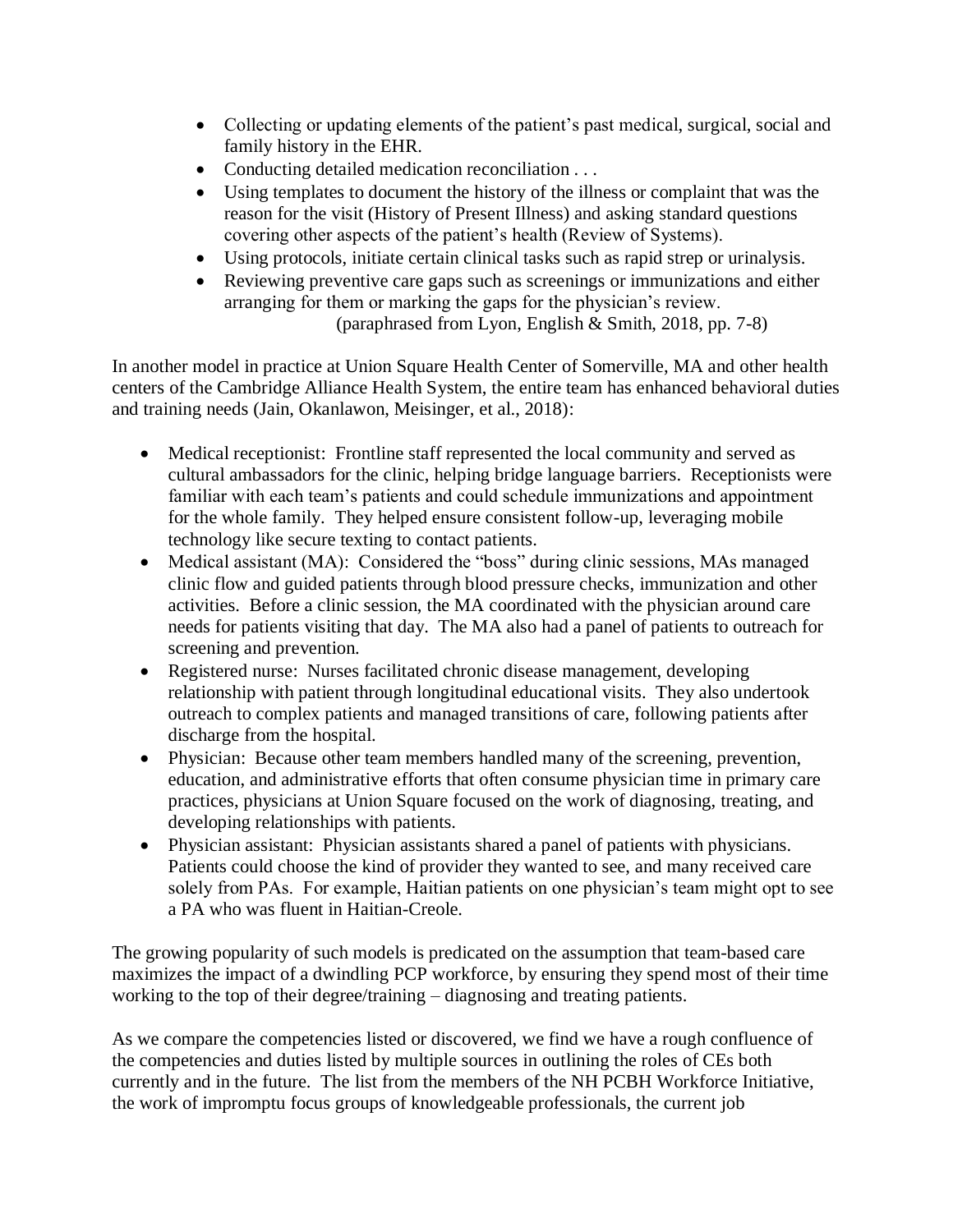descriptions of two large and successful FQHCs in New Hampshire, and the descriptions of innovative models that are springing up around the country, give us a great deal of information about the competencies that will be needed by Care Enhancers in the future. Below is our attempt to articulate and group these competencies.

| Domains                      | Professional                  | <b>Patient Care</b>            |
|------------------------------|-------------------------------|--------------------------------|
| Relationship to Healthcare   | 1. Appreciative Inquiry with  | 1. Passing the relationship.   |
| Team                         | team members.                 | 2. Maintaining engagement      |
|                              | 2. Facilitating team          | 3. Using Open Notes and        |
|                              | engagement with patients.     | open clinical conversation     |
|                              | 3. Professional and narrative |                                |
|                              | modes of information          |                                |
|                              | exchange                      |                                |
| Patient's Relationship to    | 1. Knowledge of common        | 1. Motivational interviewing.  |
| <b>Health and Healthcare</b> | chronic medical and           | 2. Empowerment and             |
|                              | behavioral conditions.        | <b>Activation Interviewing</b> |
|                              | 2. Ability to work in EMR     | 3. Patient teaching about      |
|                              | and to access other           | chronic medical and            |
|                              | informational resources.      | behavioral conditions          |
|                              |                               | 4. Health literacy             |
|                              |                               | 5. Cultural Competency         |
| Relationship to Patient's    | 1. Patient-centered family    | 1. Family problem solving.     |
| Social Network, especially   | communication.                | (with an individual and/or     |
| Family                       | 2. Family interviewing.       | family group).                 |
| Relationship to Health       | 1. Appreciative Inquiry for   | 1. Knowledge of social         |
| <b>System and Community</b>  | relationship with selected    | determinants of health in      |
| <b>Resources</b>             | sites in H.S. and C.R.s.      | patient's life.                |
|                              | 2. Maintenance of             | 2. Knowledge of                |
|                              | engagement for team with      | administrative processes for   |
|                              | C.R.s.                        | accessing SDOH.                |
|                              | 3. Facilitating H.S. & C.R.'s | 3. Articulation to patient of  |
|                              | engagement with patient.      | importance of H.S. or C.R.     |
|                              |                               | sites and advocacy for patient |
|                              |                               | with those sites.              |
| Role-specific competencies,  | 1. Consulting to team         | 1. Articulating importance of  |
| (e.g., medical, nutrition,   | members in areas of unique    | role specific duties and       |
| pharmacy)                    | competence.                   | competencies to patient in     |
|                              |                               | context of the patient's       |
|                              |                               | overall needs, treatment plan  |
|                              |                               | and preferences.               |

Care Enhancer Competencies – Listed by Type and Domain of Practice<sup>i</sup>